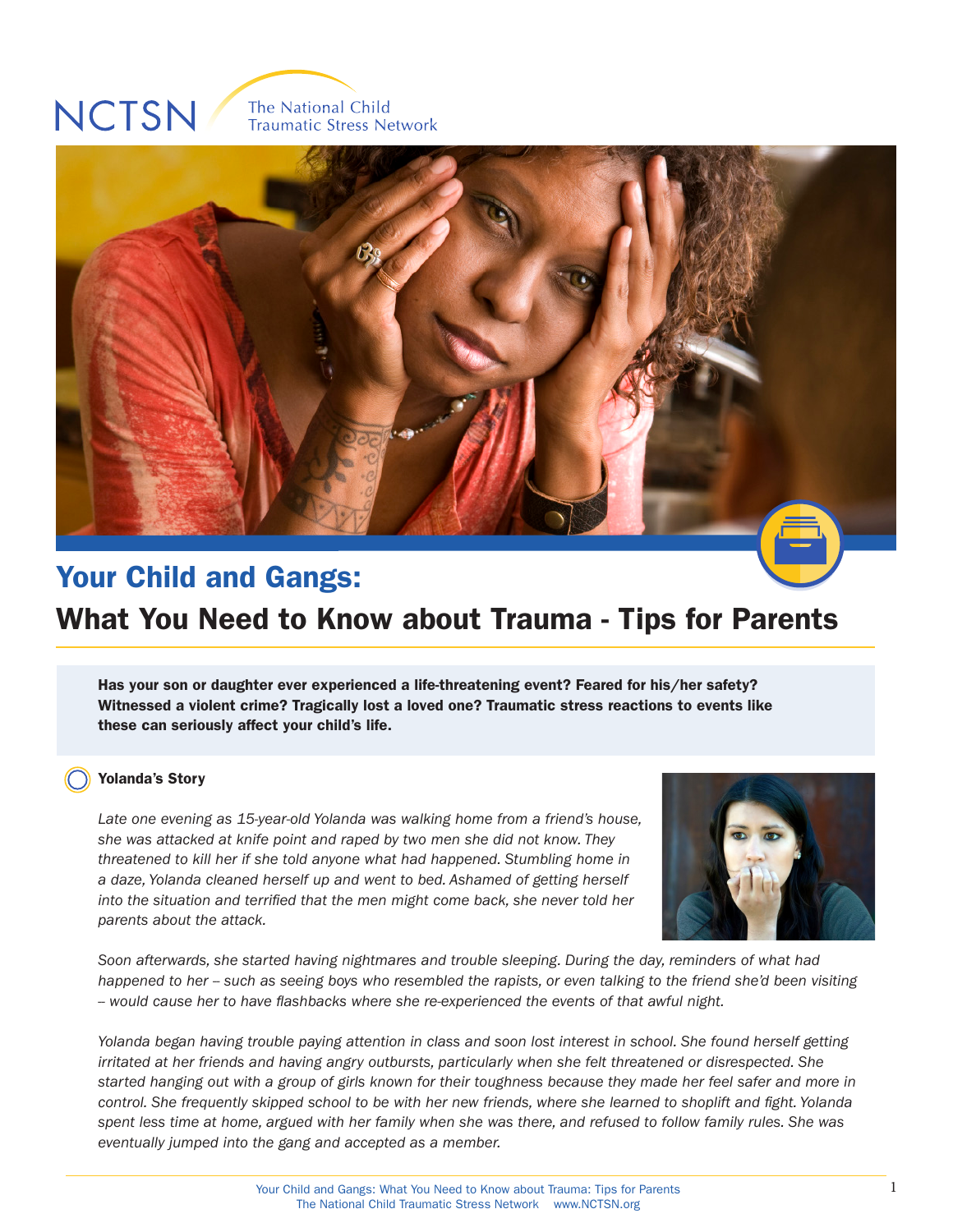#### Potential Traumatic Events

- Physical/sexual abuse
- Witnessing community or domestic violence
- Neglect or abandonment by a parent or caregiver
- Automobile or other types of accidents
- Physical violence, including bullying
- Witnessing police activity or having someone close arrested
- Witnessing another person being killed or seriously injured
- Death or loss of someone close, especially in an unexpected or violent manner

#### What is Traumatic Stress?

Situations like those listed above can result in a child's suffering from traumatic stress. Symptoms of traumatic stress occur when a child or teen experiences an event that threatens life or physical well-being in such a way that it overwhelms his/her ability to cope. Witnessing such a threat to another person can also be traumatic.

Typically, traumatic events result in feelings of extreme fear, horror, and a sense of helplessness and hopelessness. The physical reactions that happen in the face of trauma – racing heart, clammy hands and feet, loss of bowel or bladder control – can also be extremely distressing to youth.

Immediately after a traumatic event, many children and teens will have some or all of these reactions: 1) nervousness, jumpiness, and a heightened startle response to any loud noise, sudden movement, or other surprise; 2) experiencing the event over and over through disturbing memories, images, and/or sensory impressions such as smells or sounds; 3) trouble sleeping or nightmares; 4) staying away from others and stopping normal activities as a way of avoiding trauma reminders that can bring back distressing images and memories; 5) feeling numb or "zoning out"; and 6) difficulty concentrating or paying attention in school. For many youth, these symptoms get better over time. For others, these symptoms remain or worsen, and professional help is needed. Untreated traumatic stress can frequently result in behavior problems, and can also take the form of depression, a sense of despair about the future, and withdrawal from ordinary activities.

Other common traumatic stress reactions include:

- Excessive worry about the safety of self and others
- Angry outbursts, aggression and/or self-protective behaviors
- Indifference or acting as if nothing matters or has no emotional impact
- Defiance of authority or rules
- Change in school performance
- Constantly checking out surroundings for danger or threat
- Repeated discussion of the event and its details
- **•** Increased impulsive and risk-taking behaviors
- Attempts to alter feelings through substance abuse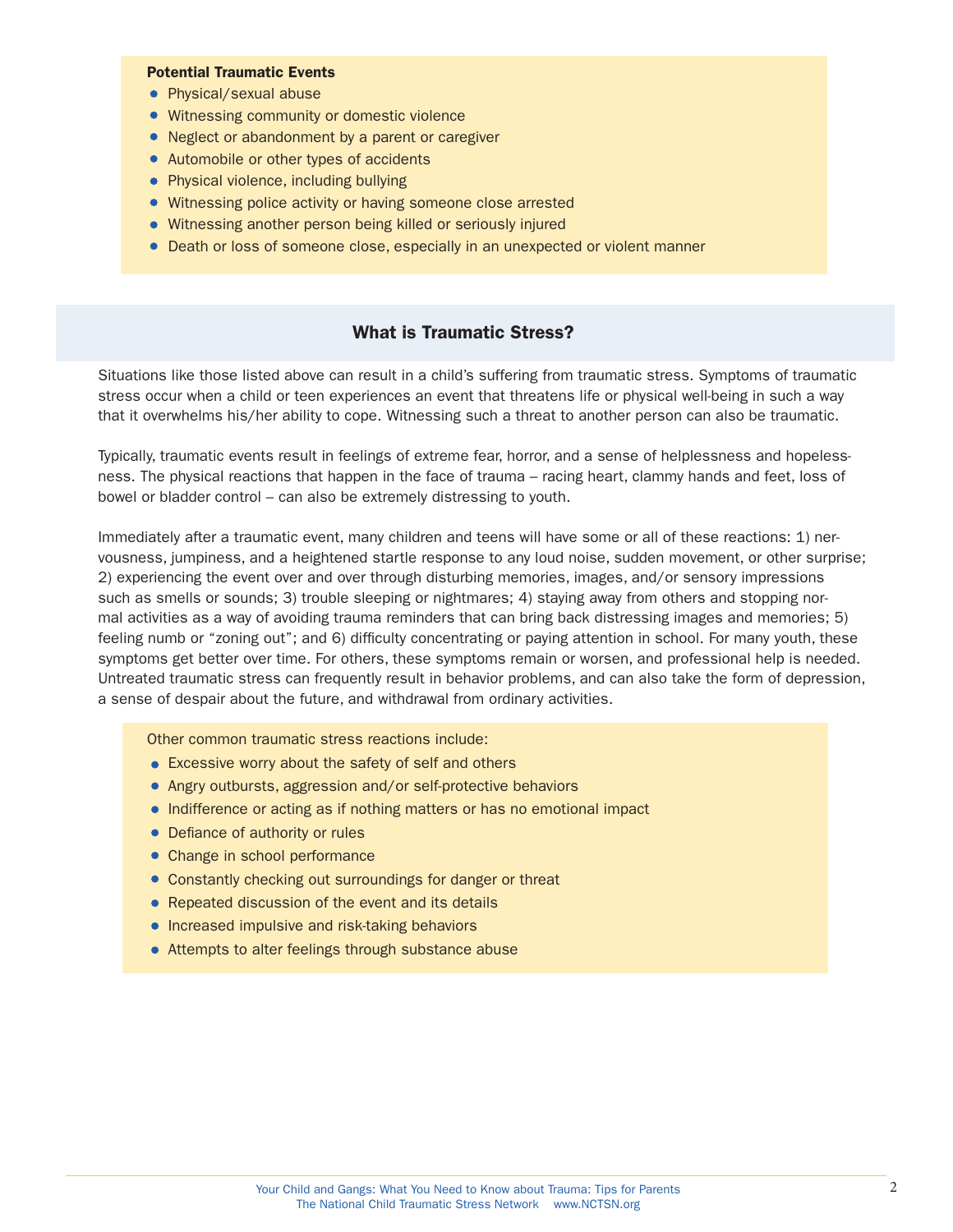#### Mitchell's Story

*The gang had always been a visible part of Mitchell's neighborhood, so it seemed only natural that he join as soon as he could. He started to get into trouble with the police by age 16, but managed to stay out of jail. When he was 17, he attended a party put on by several members of his gang. Around 10 o'clock, a couple of older youth showed up uninvited and began arguing. Mitchell and the rest of the party soon spilled out into the yard as the argument became more heated. Suddenly, one of the uninvited youth pulled a gun and began shooting into the crowd. Mitchell was standing right next to one of his friends who was hit in the head and died almost instantly. People began to scream and run for cover as other guns came out and multiple shots were fired. By the time it was over, three others were seriously hurt.*

*Within a few days, Mitchell began to experience changes in his behavior. He jumped whenever he heard a loud*  noise, and couldn't stop looking over his shoulder to check out his surroundings. He started to avoid places and *activities that reminded him of the party and became very nervous in large groups. He started carrying a gun whenever he went out and was eventually arrested for carrying a weapon.*

Gangs and trauma go together. Research shows that traumatic experiences can increase the risk of your child's becoming involved in a gang. And once in a gang, your child is likely to experience more life-changing traumatic events than peers who stay out of gangs.

#### Why do gangs appeal to traumatized youth?

While traumatic stress is certainly not the sole cause for gang involvement and delinquency, it can make gangs more appealing. Gangs can offer a sense of safety, control, and rules often missing in the lives of traumatized youth. Gangs can also provide a place for youth to stand up for themselves through behaviors such as aggression and violence. Faced with school failure and a lack of positive options, traumatized youth may find some feeling of success, belonging, and self-worth through gang involvement. Gangs may also provide these young people with an outlet for their often negative beliefs that their parents, adults, or society in general cannot keep them safe or provide for their needs.

## How will my son or daughter respond to trauma?

Individual reactions to trauma vary dramatically. What is devastating to one child may be less so for another. A youth's subjective response to a traumatic event depends upon a number of factors, such as individual personality, coping style, previous trauma, cultural background, and environment. Social and family support can be very important in helping a youth to overcome the impact of a traumatic event.

#### What can I do to help my son or daughter?

It's important to let children know that you are open to hearing about their feelings, and that you appreciate the seriousness of their traumatic experiences. You can also reassure them that their reactions, no matter now severe, are normal, and can get better. Here are some other ways you can help your child:

- Show a genuine interest in and be protective of your son/daughter.
- Create safe environments for him/her that include normal routines and predictable outcomes where your child knows what will happen next.
- Provide choices that give a sense of control and personal responsibility.
- Instill a sense of hope and optimism about the future and help your youth set and achieve personal goals.
- Set clear, firm limits that describe and reward positive behavior, rather than punishing "bad" behavior.